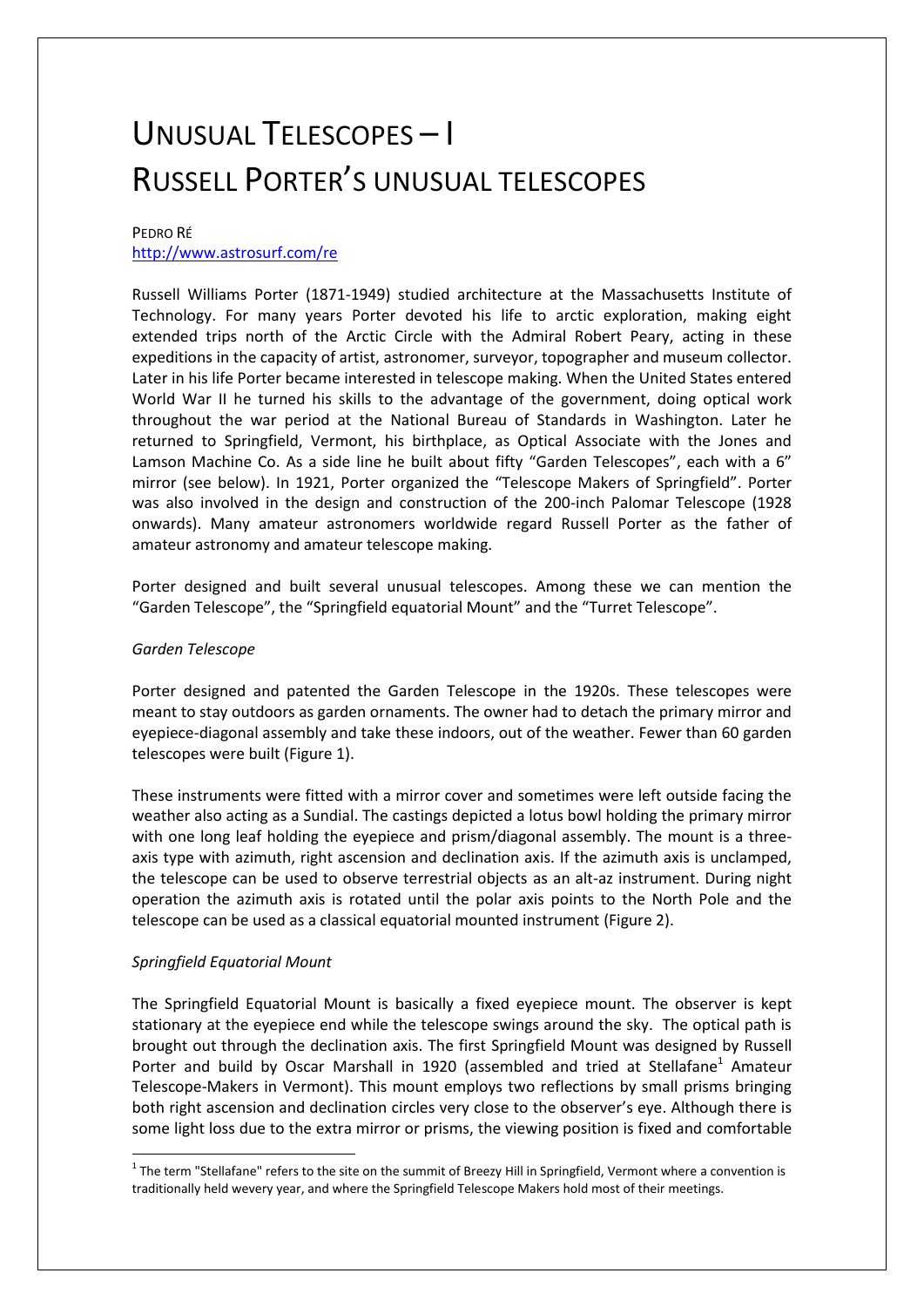and compatible with sketching and note taking. The orientation of the sky rotates with respect to the eyepiece as the telescope turns around the sky. The main counterweight of the Springfield mount is not in line with the telescope tube. This might be considered a serious drawback in the dark. Most Springfield mounts are known to carry Newton reflectors (Figures 3 and 4). Some were made around the tri-schiefspiegler reflector rather than the Newtonian.



Figure 1- Original Porter Garden Telescope sold in 2007 in auction for \$18,000 US (serial number 53). The primary mirror and diagonal prism are not original.



Figure 2- Replica of the Porter Garden Telescope offered by the Telescopes of Vermount for \$59,000 US.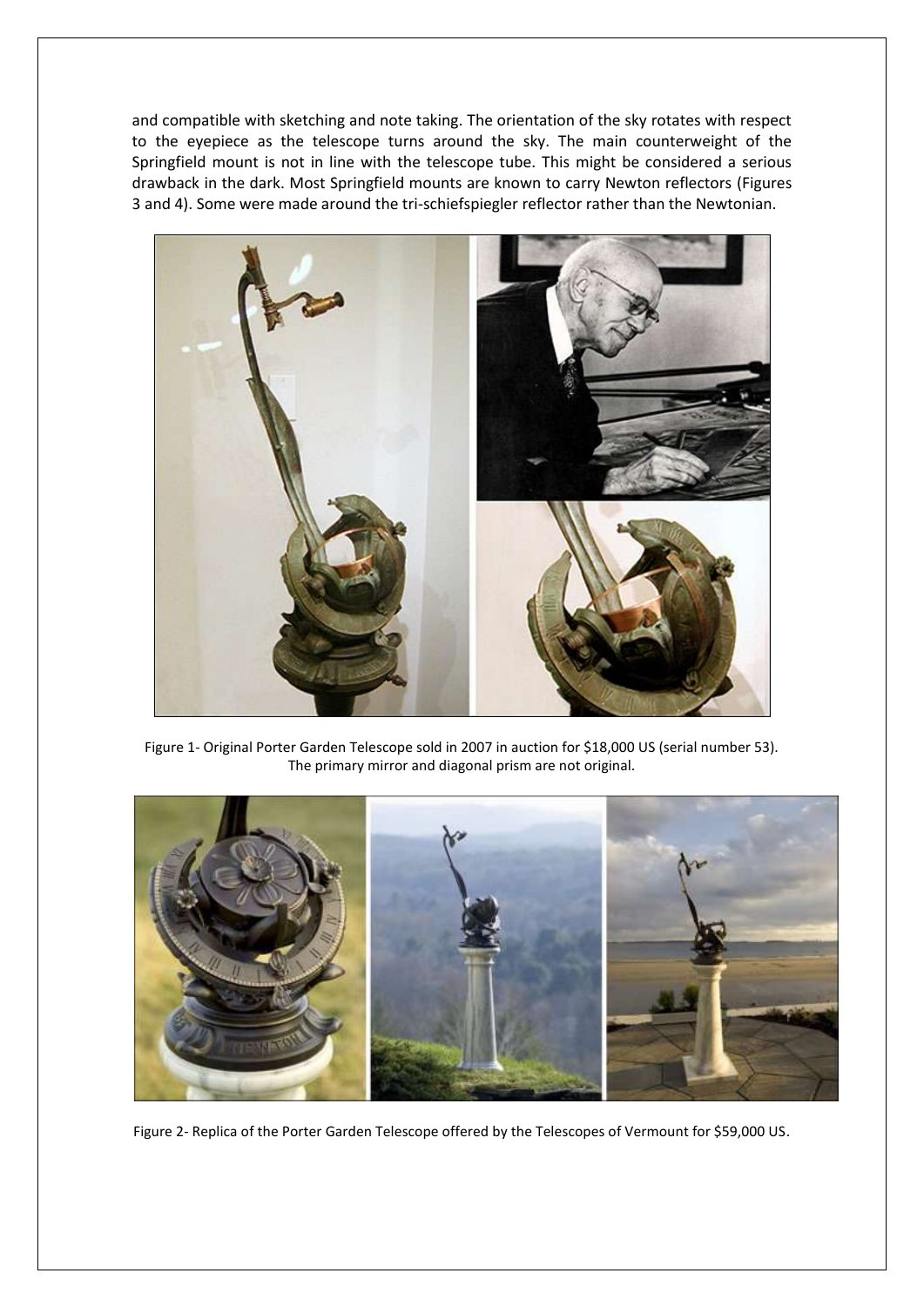

Figure 3- The Springfield Equatorial Mount, with detail of Setting Circles. Note the slow motions screws for following the stars within reach of the observer. Drawing by Russell Porter.



Figure 4- The Springfield Equatorial Mount. The observer's position is fixed and comfortable. Drawing by Russell Porter (left).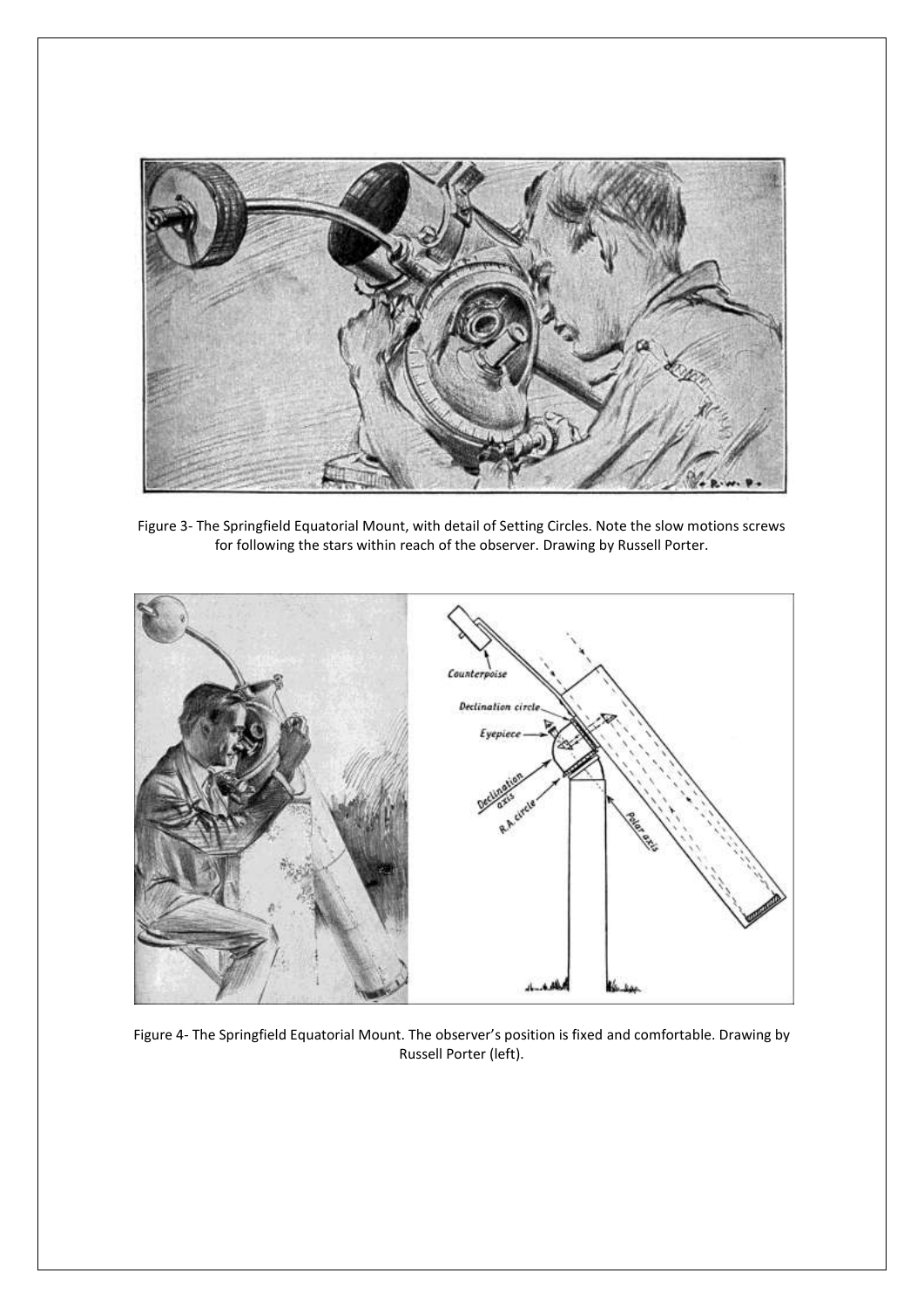### *Turret Telescope*

The Hartness Turret Telescope (24.5 cm refractor) was described for the first time in  $1911<sup>2</sup>$ (Figure 5).



Figure 5- Diagram of the Hartness turret Telescope.

In the Hartness telescope the whole turret is rotated in order to move the telescope in right ascension. Declination motion is provided by swinging the tube of the refractor. Several windows build on the turret allow the observer to see the sky and aim the telescope. This can also be done using large setting circles.

A similar turret telescope was built in 1930 by Porter at Stellafane (Amateur Telescope Makers of Sprinfield) (Figure 6). This turret telescope is a reflector instead of a refractor. Starlight strikes a flat mirror located near the dome being reflected towards a main parabolic primary mirror located at the end of the struts. The light is then directed back through the hole in the flat to the eyepiece inside the dome. The flat rotates around an axis connecting the eyepiece with the primary in order to change declination. The flat can be controlled from inside the dome and the whole assembly move together in right ascension.

**<sup>.</sup>** <sup>2</sup> Journal of the American Society of Mechanical Engineers, December, 1911: pages 1511-1537.